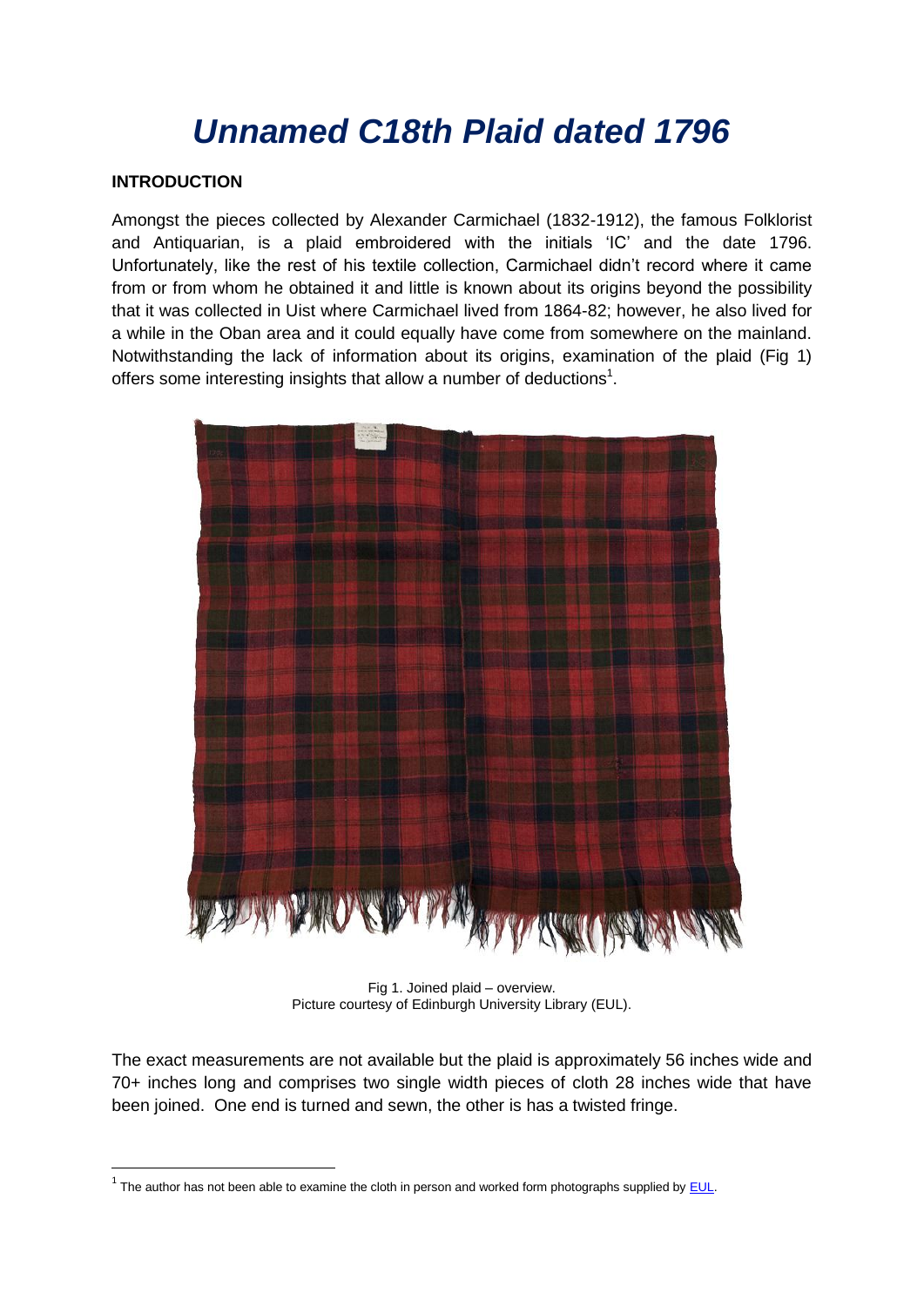# **THE CLOTH**

The cloth is of a good quality with evenly spun yarn, naturally dyed and hand-woven 27-28" wide with the pattern offset containing three half setts across the warp which continues into the forth and finishes with a slightly expanded blue bar. The last ten threads of the large red square and the remaining section of the selvedge are herringboned, a technique often found in C18<sup>th</sup> plaids<sup>2</sup>. Even without being tested it's clear that the dyes were those typically used in pre-C19th rural tartan; cochineal and indigo for the red and blue respectively, plus indigo and an unknown yellow source for the green.

# **CONSTRUCTION**

**.** 

A cursory view of the plaid reveals that not only was the pattern was poorly aligned when joined but that the wrong edges were joined resulting in the herringbone selvedges being in the centre rather than at the edges as should have been the case with an offset piece. The colour strips below represents the full the single width cloth with the herringbone selvedge underlined; how it has been joined and how it should have been joined as shown in Fig 2.



Fig 2. The two halves of the plaid re-arranged to show how they would look if joined correctly.

<sup>&</sup>lt;sup>2</sup> See the articles on **Traditional Selvedge Patterns** and Joined Plaids – [Settings and Construction.](http://www.scottishtartans.co.uk/Joined_Plaids.pdf)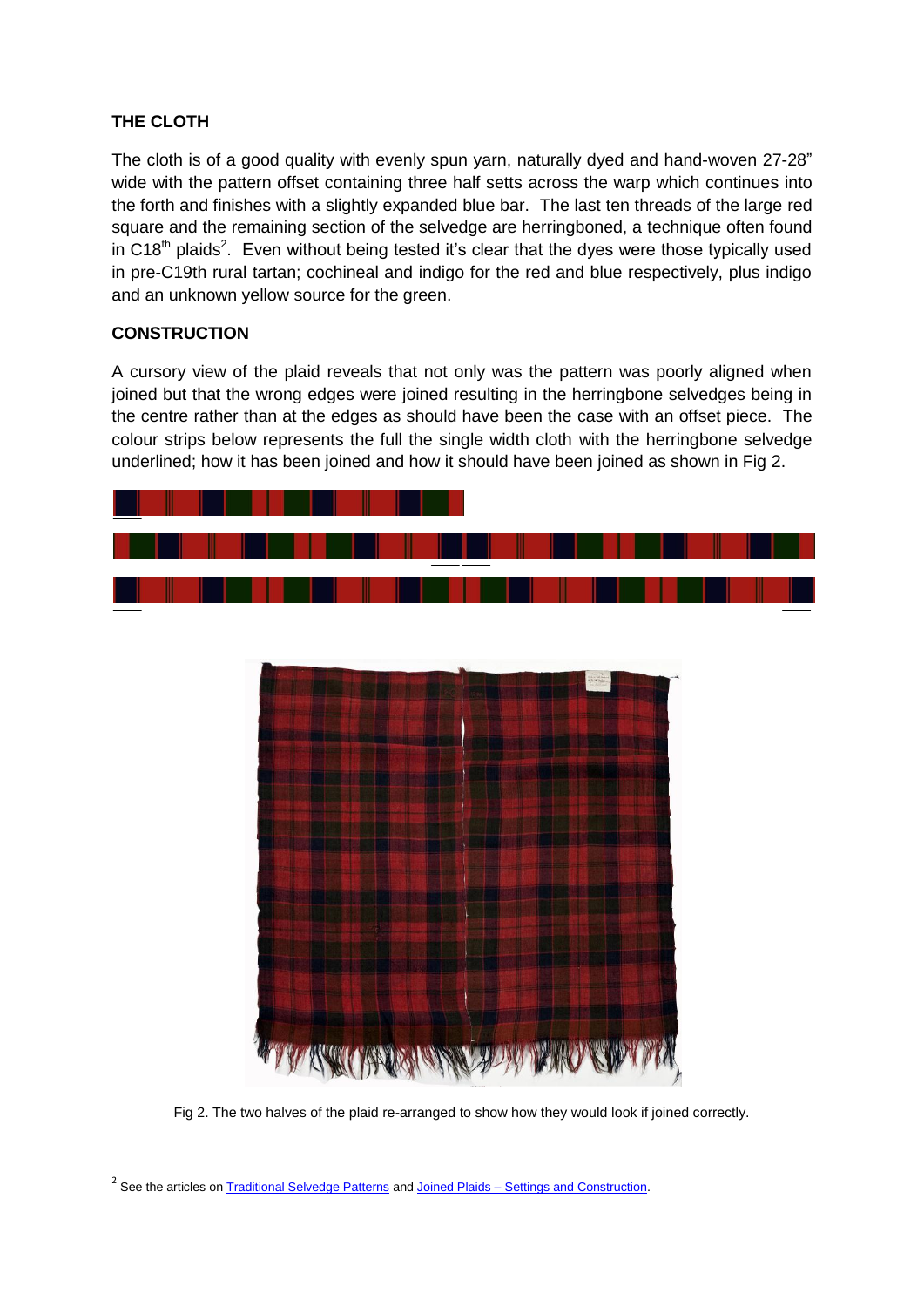The different method of finishing the ends is unusual. There is no other known example of this mix of finishes which suggests that the cloth has either been re-used or used in a way not originally intended. Rolling/folding over the end and sewing down the ends of a plaid to prevent the cloth fraying was the traditional  $18<sup>th</sup>$  century method of finishing a plaid (Fig 3).



Fig 3. Traditional rolled end.

Twisted fringing is a style that appeared round 1780 when plaids and other items of Highland Dress began to be worn across Scotland as part of the Highland Revival and later Regency era as fashion/theme clothing at which point much of the original functionality was replaced by increasing ostentation. The fringing on the plaid is very ragged and it has come untwisted in several places because no locking knot was tied at the end (Fig 4).



Fig 4. Twisted fringe.

#### **DATE AND INITIALS**

To judge from surviving examples, the custom of embroidering initials and/or a date on plaids was uncommon, those with just initials being slightly more usual. With the exception of one, initialled and dated CY 1726, the practice appears to have been more common during the late C18th. This may reflect the different use of plaids by then, the fact that the fewer older ones survive or a combination of both. There is no evidence to show that Initialled and/or Dated plaids were worn and it's more likely that they were used domestically as bed covers and the like with the embellishments added as a commemorative marker; for example, for births, marriages, coming of age etc.

In this case the date and initials were embroidered from some of the same red yarn used in the tartan and which was also used to join the two halves. The date appears in the upper left corner; the initials in the upper right (Fig 5). Note the difference in the style of the embroidery used. This might indicate a different hand, possibly at a different date, but without any detail of the origins of the piece beyond being from *Uist* one can only speculate.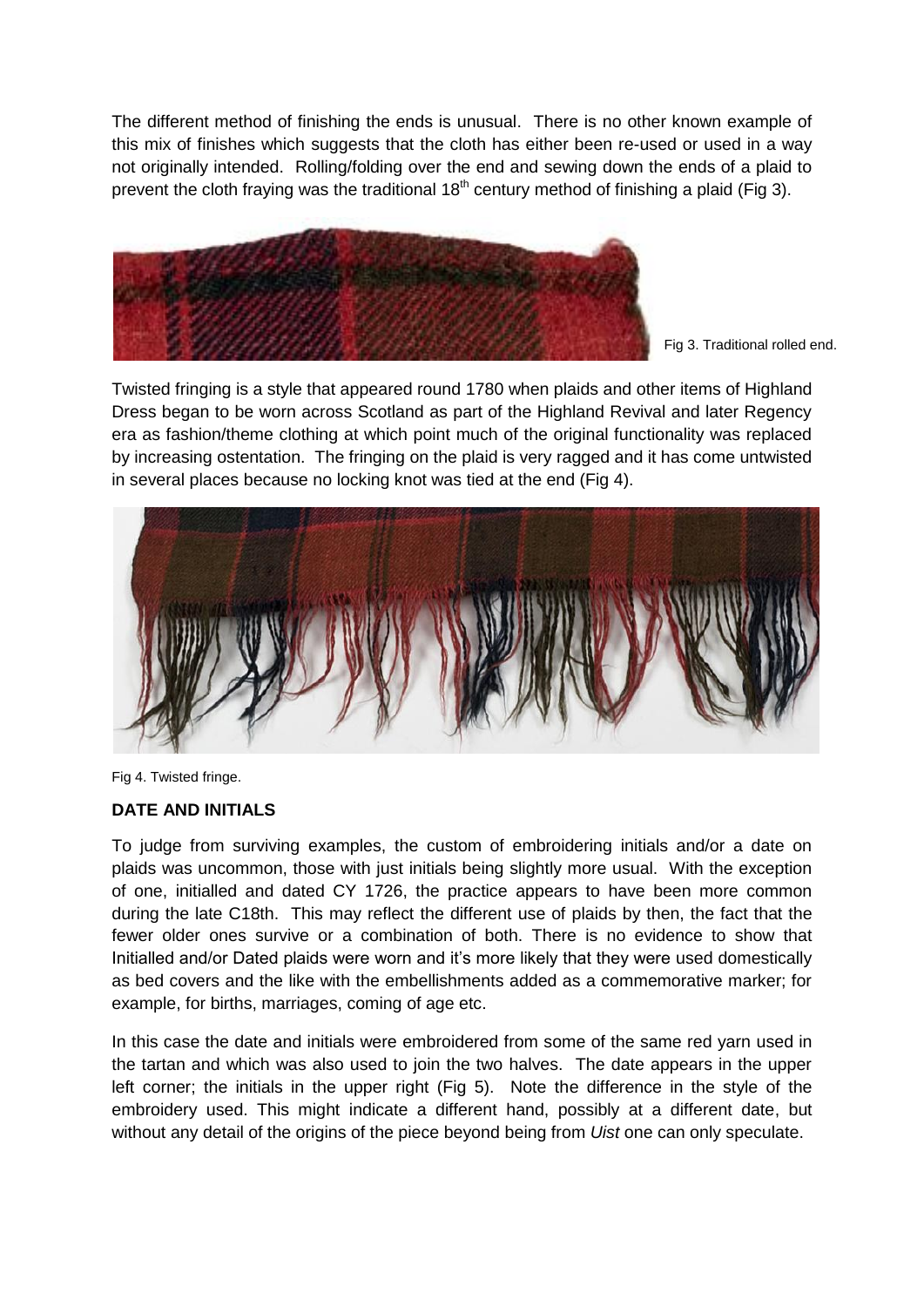

Fig 5. 1796 date and initials IC.

#### **Conclusion**

Without any idea who 'IC' was or what the date '1796' signifies one is left to read the cloth and speculate on its eventual use. The single width of cloth was set and woven in the traditional method for material that was intended to be joined so that the pattern would repeat across the double width with a herringbone selvedge on each side. It is entirely possible that the material itself is older than the embroidered date and could easily date to the mid-C18<sup>th</sup> when single-width off-set tartan was commonly woven although the technique endured through to the early C19th in military plaids.

Collectively, the poor alignment of the join, the joining of the wrong selvedges, size of the piece and different finishes to the top and bottom ends all point to a lack of understanding of the traditional art of *Joined Plaids* beyond the fact that single material had to be sewn together if a wider piece was wanted, a fact not unique to tartan. There are examples both of weavers initialling pieces that they wove and also of individuals adding initials and dates to cloth woven by others. Where initials and dates are combined on surviving pieces they are always embroidered in the same style unlike here which lends support to the idea that they were done by a different hand or at a different time. Without collaborative evidence, a possible and logical scenario for this artefact is that a length of single width off-set material was:

- Made into a joined plaid, either to be worn or use as a domestic blanket but that was later damaged and so reused.
- Used as a single width at a later date by someone unfamiliar with the correct technique to join such cloth. The initials and date added then, later or at different times.
- Used as a single width plaid, throw or similar with both ends turned and the Initials added at that time. The material was subsequently, cut in half and joined (incorrectly), the two raw ends fringed and the 1796 date added.